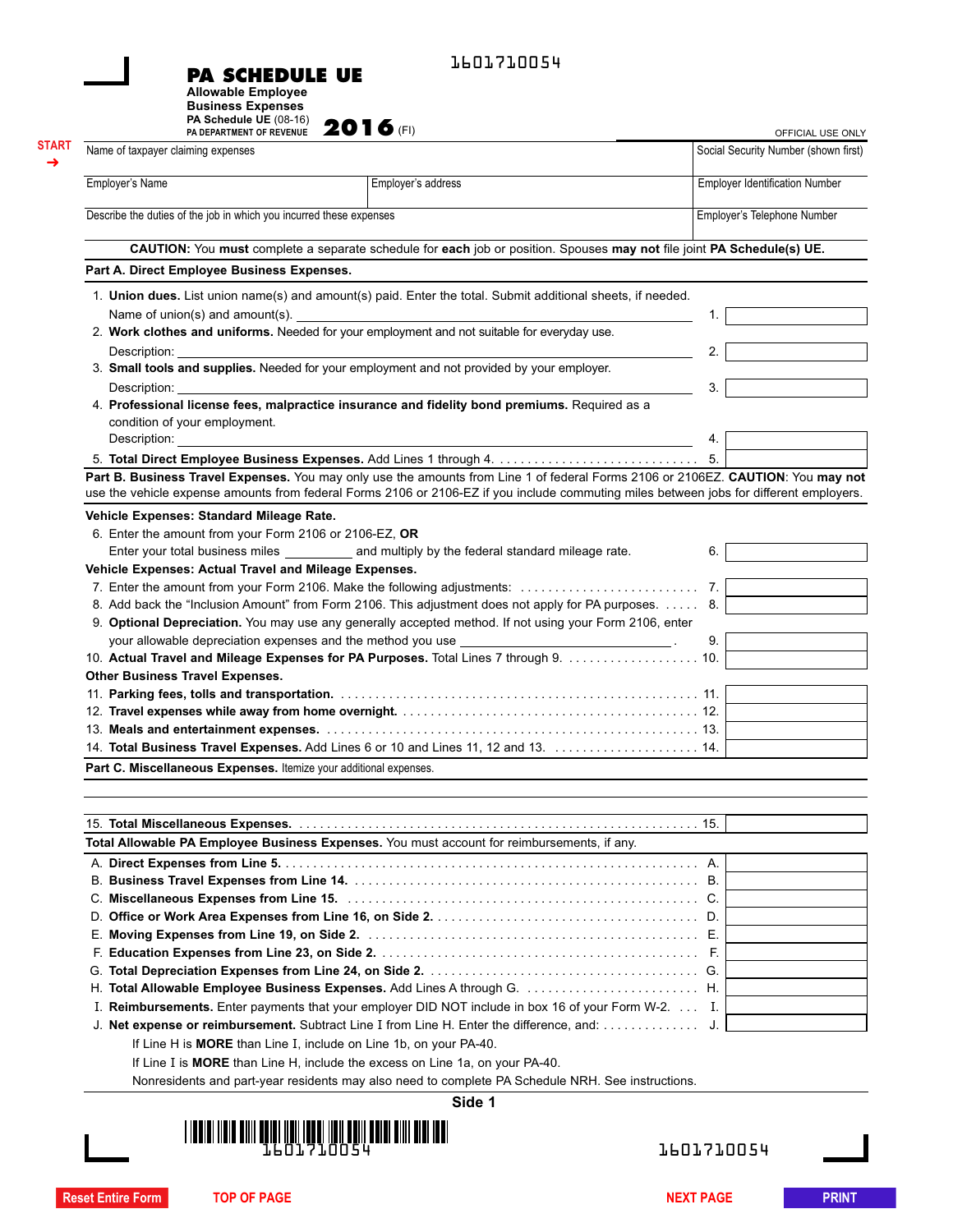| <b>PA SCHEDULE UE</b> |  |
|-----------------------|--|
|-----------------------|--|

1601810052

**Allowable Employee Business Expenses**

| Name of taxpayer claiming expenses                                                                                                    | PA Schedule UE $(08-16)$ 2016 (FI) |                         |                         |                         | Social Security Number (shown first) | OFFICIAL USE ONLY         |
|---------------------------------------------------------------------------------------------------------------------------------------|------------------------------------|-------------------------|-------------------------|-------------------------|--------------------------------------|---------------------------|
|                                                                                                                                       |                                    |                         |                         |                         |                                      |                           |
| Part D. Office or Work Area Expenses. You must answer ALL three questions or the Department will disallow your expenses.              |                                    |                         |                         |                         |                                      |                           |
| D1. Does your employer require you to maintain a suitable work area away from the employer's premises?                                |                                    |                         |                         | $\sum$ Yes              |                                      | $\bigcirc$ No             |
| D2. Is this work area the principal place where you perform the duties of your employment?                                            |                                    |                         |                         | $\sum$ Yes              |                                      | $\bigcirc$ No             |
| D3. Do you use this work area regularly and exclusively to perform the duties of your employment?                                     |                                    |                         |                         | $\sum$ Yes              |                                      | $\bigcirc$ No             |
| If you answer YES to ALL three questions, continue. If you answer NO to ANY question, you may not claim office or work area expenses. |                                    |                         |                         |                         |                                      |                           |
| Actual Office or Work Area Expenses. Enter expenses for the entire year and then calculate the business portion.                      |                                    |                         |                         |                         |                                      |                           |
|                                                                                                                                       |                                    |                         |                         |                         |                                      |                           |
|                                                                                                                                       |                                    |                         |                         |                         |                                      |                           |
|                                                                                                                                       |                                    |                         |                         |                         |                                      |                           |
|                                                                                                                                       |                                    |                         |                         |                         |                                      |                           |
|                                                                                                                                       |                                    |                         |                         |                         |                                      |                           |
|                                                                                                                                       |                                    |                         |                         |                         |                                      |                           |
|                                                                                                                                       |                                    |                         |                         |                         |                                      |                           |
|                                                                                                                                       |                                    |                         |                         |                         |                                      |                           |
|                                                                                                                                       |                                    |                         |                         |                         |                                      |                           |
| j. Business percentage of property. Divide the total square footage of your work area by the total square footage                     |                                    |                         |                         |                         |                                      |                           |
|                                                                                                                                       |                                    |                         |                         |                         |                                      | %                         |
|                                                                                                                                       |                                    |                         |                         |                         |                                      |                           |
|                                                                                                                                       |                                    |                         |                         |                         |                                      |                           |
|                                                                                                                                       |                                    |                         |                         |                         |                                      |                           |
| Part E. Moving Expenses.                                                                                                              |                                    |                         |                         |                         |                                      |                           |
|                                                                                                                                       |                                    |                         |                         |                         |                                      | miles<br>miles            |
| If Line E3 is 35 miles or more, continue. If it is not at least 35 miles, you may not claim any moving expenses.                      |                                    |                         |                         |                         |                                      |                           |
|                                                                                                                                       |                                    |                         |                         |                         |                                      |                           |
| 18. Travel, meals, and lodging expenses during the actual move from your old home to your new home. 18.                               |                                    |                         |                         |                         |                                      |                           |
|                                                                                                                                       |                                    |                         |                         |                         |                                      |                           |
| Part F. Education Expenses. You must answer ALL three questions or the Department will disallow your expenses.                        |                                    |                         |                         |                         |                                      |                           |
| F1. Did your employer (or law) require that you obtain this education to retain your present position or job?                         |                                    |                         |                         |                         | <b>□</b> YES                         | $\bigcirc$ NO             |
| If you answer YES, continue. If you answer NO, you may not claim education expenses.                                                  |                                    |                         |                         |                         |                                      |                           |
| F2. Did you need this education to meet the entry level or minimum requirements to obtain your job?                                   |                                    |                         |                         |                         | $\bigcirc$ YES                       | $\bigcirc$ NO             |
| F3. Will this education, program or course of study qualify you for a new business or profession?                                     |                                    |                         |                         |                         | $\bigcirc$ YES                       | $\bigcirc$ NO             |
| If you answer NO to questions F2 and F3, continue. If you answer YES to either question, you may not claim education expenses.        |                                    |                         |                         |                         |                                      |                           |
| Name of college, university or educational institution: ________________________                                                      |                                    |                         |                         | Course of study:        |                                      |                           |
|                                                                                                                                       |                                    |                         |                         |                         |                                      |                           |
|                                                                                                                                       |                                    |                         |                         |                         |                                      |                           |
|                                                                                                                                       |                                    |                         |                         |                         |                                      |                           |
|                                                                                                                                       |                                    |                         |                         |                         |                                      |                           |
|                                                                                                                                       |                                    |                         |                         |                         |                                      |                           |
|                                                                                                                                       |                                    |                         |                         |                         |                                      |                           |
| Part G. Depreciation Expenses. PA law does not allow any federal bonus depreciation and limits IRC Section 179 expensing to \$25,000. |                                    |                         |                         |                         |                                      |                           |
| (a) Description of property                                                                                                           | (b) Date acquired                  | (c) Cost or other basis | (d) Depreciation method | (e) Section 179 expense |                                      |                           |
|                                                                                                                                       |                                    |                         |                         |                         |                                      |                           |
|                                                                                                                                       |                                    |                         |                         |                         |                                      | (f) Depreciation expenses |
|                                                                                                                                       |                                    |                         |                         |                         |                                      |                           |



1601810052

**Reset Entire Form PREVIOUS PAGE NEXT PAGE NEXT PAGE PRINT**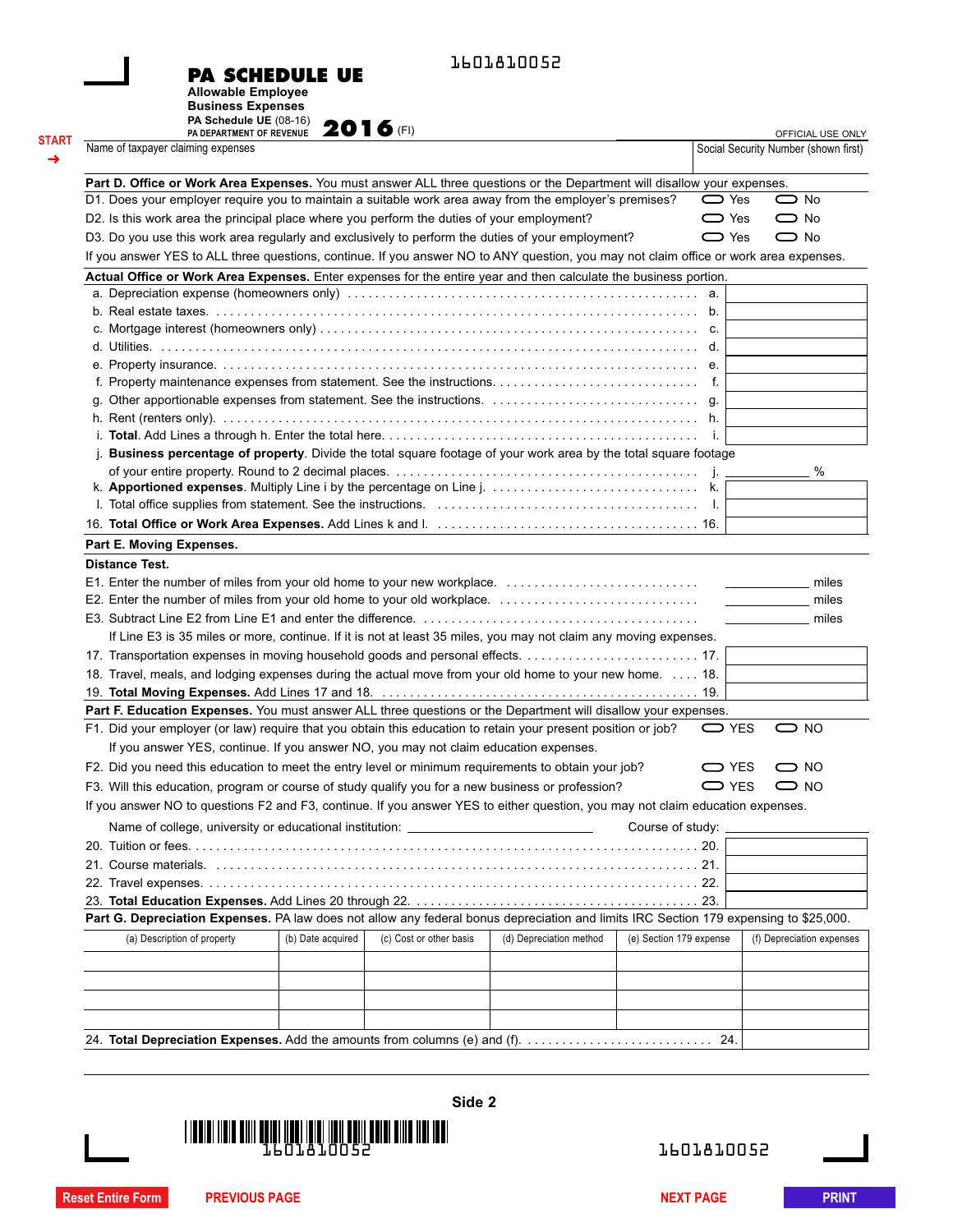

**Pennsylvania Department of Revenue 2016**

# **Instructions for PA-40 Schedule UE**

PA-40 Schedule UE (11-16) **Allowable Employee Business Expenses** 

### **WHAT'S NEW**

Separate filing instructions for PA-40 Schedule UE, Allowable Employee Business Expenses, have been developed by the department.

# **GENERAL INFORMATION**

#### **PURPOSE OF SCHEDULE**

Use PA-40 Schedule UE to report unreimbursed employee business expenses incurred in the performance of the duties of the taxpayer's job or profession.

Refer to Chapter 7 of the PA PIT Guide for additional information.

# **RECORDING DOLLAR AMOUNTS**

Show money amounts in whole-dollars only. Eliminate any amount less than \$0.50 and increase any amount that is \$0.50 or more to the next highest dollar.

# **WHO MUST COMPLETE**

PA-40 Schedule UE must be completed and included with an originally filed PA-40, Personal Income Tax Return, for any taxpayer reporting unreimbursed employee business expenses on Line 1b of the PA-40.

An amended PA Schedule UE must be included with Schedule PA-40X to report any changes - increases or decreases in business expense amounts on PA Schedule UE that are discovered after an original or other amended return is filed with the department. Part III on Page 2 of Schedule PA-40X must be completed to explain any increase or decrease to the unreimbursed employee business expenses reported on an amended PA-40, Personal Income Tax Return.

# **FORM INSTRUCTIONS**

#### **IDENTIFICATION INFORMATION Name of Taxpayer Claiming Tax Forgiveness**

Enter the name of the taxpayer claiming the expenses. If a jointly filed return and the expenses are claimed for the spouse, enter the spouse's name.

#### **Social Security Number**

Enter the Social Security number (SSN) of the primary taxpayer (name shown first on the PA-40, Personal Income Tax Return) even if the expenses are claimed for the spouse on a jointly filed return.

#### **Employer's Name**

Enter the name of the employer for which the expenses were incurred.

### **Employer's Address**

Enter the employer's local address.

#### **Employer's Identification Number**

Enter the employer identification number from Box b of the W-2 for the employer.

#### **Duties of the Job**

Describe the duties of the job in which the expenses were incurred.

**Employer's Telephone Number**

Enter the employer's local telephone number.

# **GENERAL INSTRUCTIONS**

Allowable employee business expenses for PA purposes are similar to, but not the same as, expenses for federal purposes. PA law only permits expenses required to perform the duties of a job or profession.

Allowable Pennsylvania employee business expenses must be:

- 1. Ordinary, customary, and accepted in the industry or occupation;
- 2. Actually paid while performing the duties of the employment;
- 3. Reasonable in amount and not excessive;
- 4. Necessary to enable the proper performance of the duties of the employment; and
- 5. Directly related to performing the duties of the occupation or employment.

**IMPORTANT:** 100 percent of the Pennsylvania-allowable unreimbursed employee business expenses may be deducted. Pennsylvania law does not have federal expense and percentage accounting limitations and thresholds.

An allowable business expense did not occur during the year if:

- A fixed-mileage allowance or a per-diem allowance was received for the allowable business expense, and the employer did not include the allowance in compensation; or
- Allowable expenses were accounted to the employer and the employer reimbursed the employee in the exact amount of the expenses.

**EXAMPLE:** James is a regional manager for a chain of retail stores and is required by his employer to drive his personal vehicle and visit each retail location within his region at least one time per month. James' employer reimburses him at a rate of \$0.40 per mile and provides a lunch per diem of \$8.00 per travel day. James is not permitted to deduct a mileage expense on his PA-40 Schedule UE for the difference between the federal allowance and his employer's reimbursement or an expense for meals while traveling to visit the retail locations within his region unless his employer includes the reimbursements in his Pennsylvania compensation.

**CAUTION:** If an employer reim**burses at a rate less than the** federal rate for the mileage expense or provides a fixed or per-diem reimbursement for any expense, do not include such reimbursements in gross compensation. Do not claim such expenses on a PA-40 Schedule UE.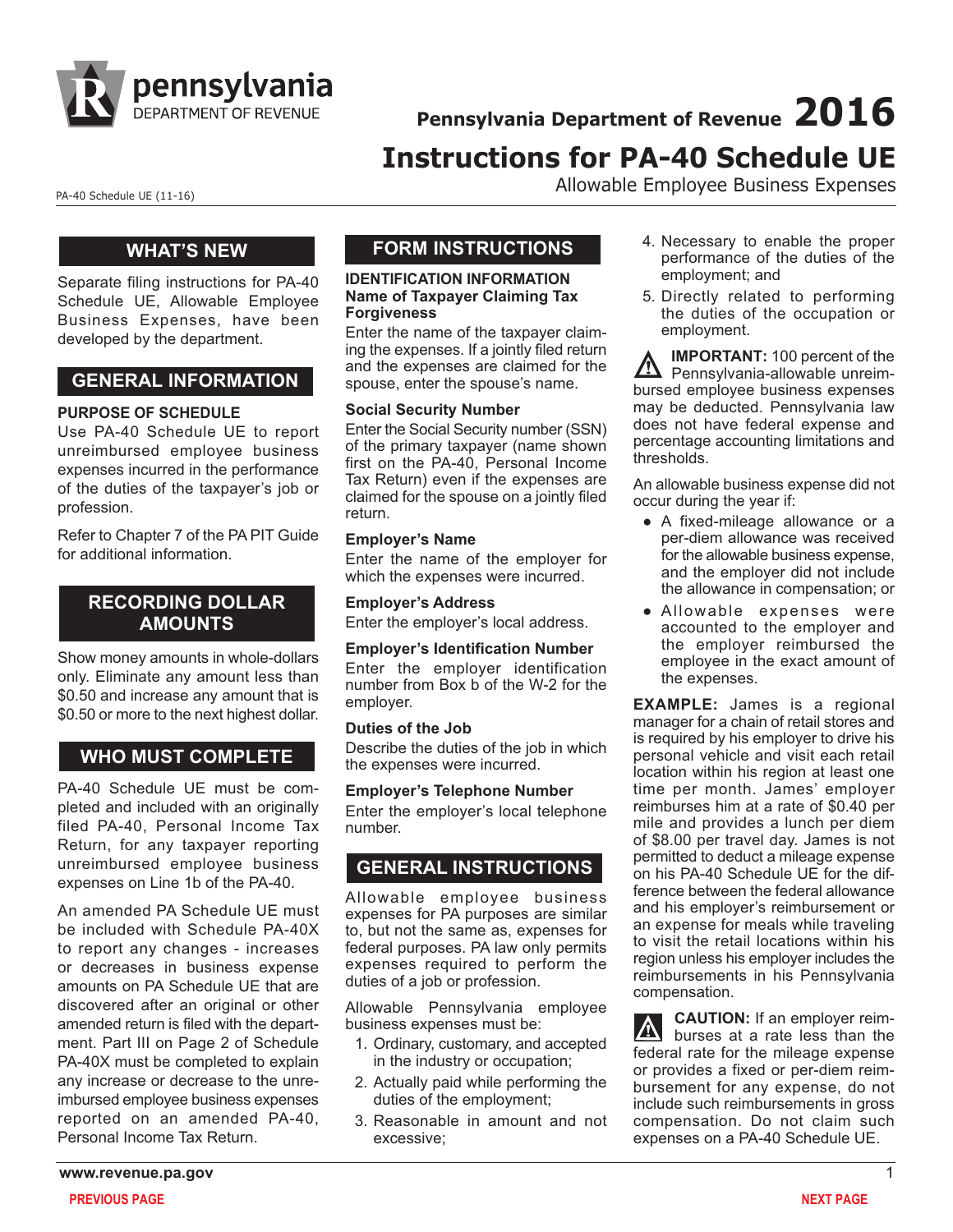If an employer does not reimburse for expenses, compensation may be reduced by the allowable expenses. However, if a reimbursement is more than the allowable expenses, the excess must be reported as taxable compensation on Line 1a.

**EXAMPLE:** Dave earned compensation of \$30,000. He incurred allowable vehicle and travel employee business expenses of \$3,000, and was reimbursed \$3,500. He must complete a PA-40 Schedule UE. He includes the excess \$500 as compensation. His total net taxable compensation is \$30,500.

**IMPORTANT:** Sole proprietors,  $\overline{\mathbb{V}}$ partners, shareholders, or other self-employed individuals should not use PA-40 Schedule UE to claim expenses.

**CAUTION:** Nonresidents must  $|\nabla$ use PA Schedule NRH to apportion expenses for PA personal income tax purposes. Part-year residents may only claim 100 percent of unreimbursed business expenses if the expenses were incurred only while providing services in Pennsylvania or while a PA resident. Include a statement indicating the method used to determine the expenses for the period of residency (PA Schedule NRH may also be used for this purpose).

#### **Non-Allowable Expenses**

Pennsylvania does not allow the following business expenses, even if allowed for federal purposes:

- Personal, living, or family expenses;
- Dues to fraternal organizations, professional societies, Chambers of Commerce, or recreational club memberships;
- Dues and subscriptions to publications, including trade and professional publications;
- Political candidate or campaign contributions;
- Charitable contributions:
- Commuting expenses driving to and from work;
- Cost of meals while working late, unless while traveling away from home overnight on business;
- Childcare or elderly care expenses;
- Life, disability income and health insurance premiums;
- Contributions to deferred compensation plans or other pension plans;
- Legal fees (except to recover back wages), fines, penalties and bad debts;
- Bribes, kickbacks, or other illegal payments;
- Job hunting or other pursuit of employment expenses;
- Malpractice insurance premiums, except when allowed in Part A;
- Moving expenses, except when allowed in Part E;
- Educational expenses, except as allowed in Part F;
- Capital expenditures; and/or
- Expenses calculated at federal per-diem rates.

A separate PA-40 Schedule UE  $(TIP)$ must be filed for each employer and each taxpayer. Spouses may not report joint expenses on a PA Schedule UE, even if filing jointly and even from the same employer. An incomplete schedule may result in delays in the processing of a return and/or denial of the expenses.

#### **Keep Your Records**

The department has the legal authority to require evidence that the expenses claimed on a PA Schedule UE are allowable for PA purposes. Keep all necessary documents, receipts, vouchers and other records for at least four years.

#### **PA-40 Schedule UE - Side 1**

Side 1 of the PA-40 Schedule UE is for the most common expenses claimed on PA income tax returns.

#### **PA-40 Schedule UE - Side 2**

Side 2 of the PA-40 Schedule UE is for reporting office or work area expenses, moving expenses, education expenses and/or depreciation expenses claimed as unreimbursed business expenses on PA income tax returns.

Taxpayers may wish to provide **GIP** with the PA-40 Schedule UE a copy of a letter from the employer verifying that expenses are required to be incurred to perform the duties of the position for which the expenses are claimed and the method of any reimbursement by the employer for those expenses. Form REV-757, Employer Letter Template, should be completed by the employer for such purposes. In lieu of an employer letter, a taxpayer may provide a copy of the employer's employee expense reimbursement policy or Form REV-775, Personal Income Tax Employee Business Expense Affidavit. Reviews of the department's Tips For Successfully Filing PA Schedule UE (REV-489) and Unreimbursed Allowable Employee Business Expenses For PA Personal Income Tax Purposes brochure (REV-637) should also be conducted prior to completing PA-40 Schedule UE.

#### LINE INSTRUCTIONS

### **PA-40 SCHEDULE UE SIDE 1**

#### PART A, DIRECT EMPLOYEE BUSINESS EXPENSES

Direct employee business expenses are those paid directly or through a withholding arrangement with an employer. These expenses are necessary to perform or maintain a job. Itemize the nature and amount of the expenses claimed in Part A.

### **LINE 1**

Enter the amount of union dues, assessments, and initiation fees paid if the amounts are:

- Paid as a condition of continued membership in the union, and membership is related directly to the job for which the expense is claimed; or
- A required payment of a wage deduction under an agency shop agreement.

#### **LINE 2**

Enter the amount paid for purchasing and maintaining uniforms and work clothing used for the protection from bodily injury if the uniforms and clothing are both:

- Of a type specifically required by the employer to be purchased as a condition of continued employment; and
- Not adaptable to general usage.

### **LINE 3**

Enter the amount paid for small tools and supplies that the employer does not provide, but are required to perform the duties of the job. Depreciation is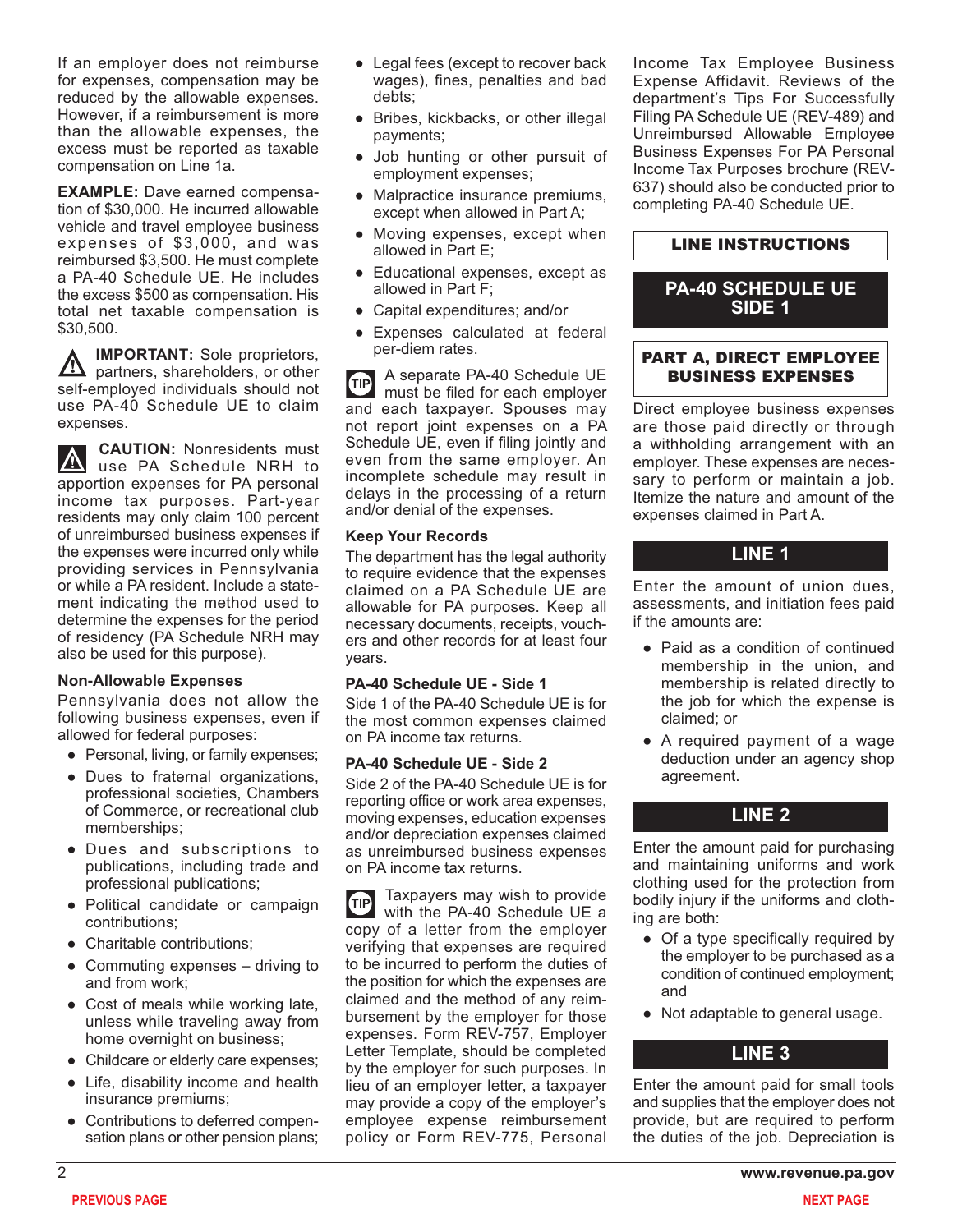the annual deduction that must be taken to recover the cost of business property having a useful life beyond the taxable year. If any of these tools or supplies has a useful life of more than one year, depreciate or amortize the cost in Part G.

# **LINE 4**

Enter the amount of trade, professional or occupational license fees required as a condition of employment as well as any malpractice insurance and fidelity bond premiums where required by law or by the employer.

### **LINE 5**

Add Lines 1 through 4 and enter the result.

#### PART B, BUSINESS TRAVEL EXPENSES

### **LINE 6**

Enter the amount from federal Form 2106 or federal Form 2106-EZ. Otherwise, enter the total business miles and multiply by the federal mileage allowance to calculate the allowable business mileage expense.

**CAUTION:** Depreciation may not **A** be claimed on any vehicle on which the standard mileage rate method is used.

#### **Commuting Expenses**

The costs of public transportation or driving a car between a home and the main place of work may not be claimed. These are personal commuting expenses. Commuting expenses may not be deducted no matter how far a home is from the regular place of work. Commuting costs between different jobs for different employers are also not allowable. For tradesmen, commuting costs also include mileage for any job 35 miles or fewer from the closer of the union hall or personal residence to the jobsite.

#### **Vehicle Expenses – Actual**

Pennsylvania does not follow the federal floor limitations on allowable expenses. Allowable actual vehicle expenses may always be claimed for Pennsylvania purposes. Start with the federal form and adjust for PA purposes.

Enter the actual vehicle expenses from federal Form 2106.

# **LINE 8**

Enter the federal "Inclusion Amount" since this rule does not apply for PA purposes.

# **LINE 9**

Enter the amount of depreciation expense determined for the vehicle. Any generally accepted depreciation method may be used except any of the bonus depreciation elections enacted for federal purposes. If using a different method for Pennsylvania purposes, enter the method used and the adjusted expense here. If the adjusted basis for determining Pennsylvania depreciation is different than the federal basis, the straight-line depreciation method must be used for determining Pennsylvania depreciation.

# **LINE 10**

Add Lines 7, 8, and 9 and enter the result.

#### **Other Business Travel Expenses**

Enter the actual amount of these expenses that were incurred.

**CAUTION:** Deductible expenses may not be based upon federal per-diem allowances. Only those expenses actually paid while performing the duties of the employment may be deducted.

# **LINE 11**

Enter the amount of parking fees, tolls and transportation expenses incurred while in an overnight or business travel status.

# **LINE 12**

Enter the amount of hotel or motel accommodation expenses incurred while in an overnight travel status.

# **LINE 13**

Enter only the actual expenses incurred for meals and entertainment expenses.

**IMPORTANT:** Meals and enter- $\frac{11}{100}$  tainment expenses are 100 percent allowable for Pennsylvania purposes. However, meals while not in overnight traveling status (e.g. meals while working late) and federal per-diem rates for meals and incidental expenses are not allowable.

# **LINE 14**

Add Lines 6 or 10, and Lines 11, 12, and 13 and enter the result.

### PART C, MISCELLANEOUS EXPENSES

Enter the description and amount of all Pennsylvania-allowable expenses incurred not required to be listed elsewhere on PA-40 Schedule UE in the space provided. If there are more than two miscellaneous expenses, a separate statement that itemizes and describes in detail these expenses must be provided. Additional examples of expenses that may be claimed include:

- Breakage fees or cash shortages required to be paid to the employer;
- Fees or income included in Pennsylvania-taxable compensation on Form W-2 that is required to be paid to the employer as a condition of employment;
- Costs incurred by blind employees to pay readers who assist them in performing their job duties;
- Business gifts that are ordinary, necessary, reasonable, and actually incurred for business purposes. Pennsylvania does not follow federal percentage limits on such expenses.

**CAUTION:** Pennsylvania law does not contain statutory employee provisions. If a statutory employee for federal purposes, the W-2 income must be claimed as compensation on PA-40 Schedule W-2S and the business expenses on PA-40 Schedule UE. All other income and expenses should be reported on PA-40 Schedule C and Line 4 of the PA-40, Personal Income Tax Return. If applicable, enclose the necessary PA Schedule C.

For more information on statutory employees, see Chapter 7 of the PA PIT Guide.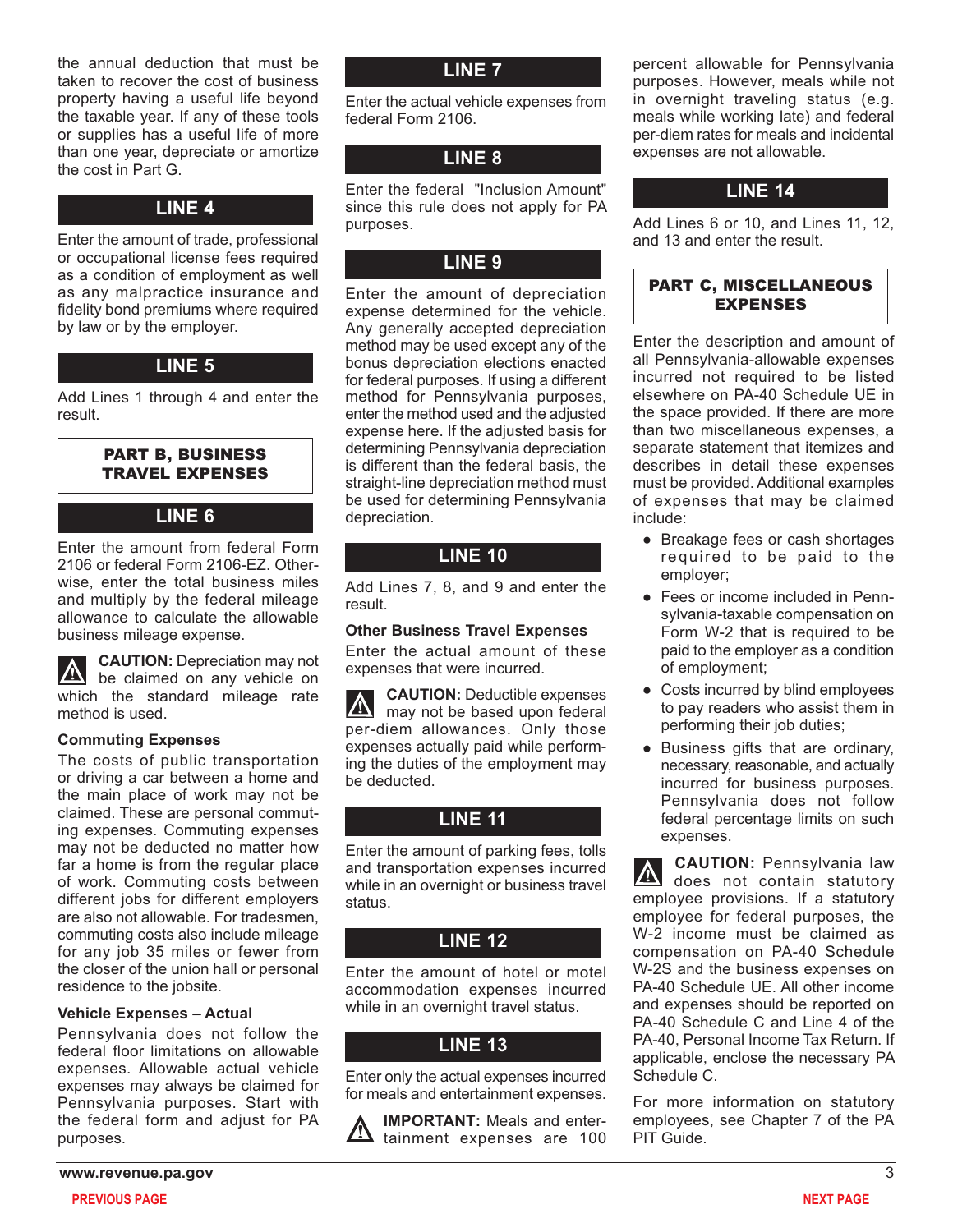A PA-40 Schedule C may be used **OD** to report the allocated business expenses of a statutory employee. Enter "See Attached Schedule C" in the Miscellaneous Expenses description line along with the total allocated expenses. Include a copy of the PA-40 Schedule C to support the amount of expenses allocated to the PA-40 Schedule UE. The allocated expense PA-40 Schedule C should include "Statutory Employee Expenses" as the main business activity on Line A and should not include income on Lines 1 through 5 of the schedule as the income will be reported on PA-40 Schedule W-2S. A separate PA-40 Schedule C for any other business income and expenses may also need to be completed for any related nonstatutory employee activity.

# **LINE 15**

Add the miscellaneous expenses listed and enter the result.

If there are no expenses for  $\bullet$ an office or work area (Part D), moving (Part E), education (Part F), or depreciation (Part G), Skip Side 2 of the PA-40 Schedule UE and complete Lines H through J of the Schedule.

#### TOTAL ALLOWABLE PA EMPLOYEE BUSINESS EXPENSES

# **LINES A THROUGH G**

Complete Lines A through G by entering the amounts of allowable expenses from each completed part of PA-40 Schedule UE.

#### **LINE H**

Add Lines A through G and enter the result.

**CAUTION:** Nonresident or partyear residents who earned income and incurred expenses within and outside Pennsylvania must complete PA Schedule NRH.

#### **LINE I**

If an employer included the reimbursement in PA-taxable compensation on Form W-2, do not enter that reimbursement here. If the employer did not include the reimbursement on Form W-2, enter the amount received from the employer for reimbursements not

determined on a fixed rate or per-diem basis.

# **LINE J**

Determine the net expense reimbursement by subtracting Line I from Line H. Report the amount as:

- Unreimbursed employee business expenses on Line 1b of the PA-40, Personal Income Tax Return, if Line H is more than Line I; or
- Additional compensation on Line 1a of the PA-40, Personal Income Tax Return, if Line I is more than Line H.

**CAUTION:** Nonresident or part- $\bm{\mathbb{\Lambda}}$ year residents who earned income and incurred expenses within and outside Pennsylvania must complete PA Schedule NRH. Report the amount on Line H of the PA-40 Schedule UE on Line 13 of Section D of the PA-40 Schedule NRH. Include PA-40 Schedule NRH with the PA-40, Personal Income Tax Return.

# **PA-40 SCHEDULE UE SIDE 2**

#### PART D, OFFICE OR WORK AREA EXPENSES

Office or work area expenses may be claimed when an employer does not provide an employee with a suitable work area and the answer to each of the following questions is YES:

- D1. Does your employer require you, as a condition of employment, to maintain a suitable work area away from the employer's premises?
- D2. Is this work area the principal place where you perform the duties of your employment?
- D3. Do you use this work area regularly to perform the duties of your employment?

If an employer provides a suitable work area, or the answer to one or more of the above questions is NO, office or work area expenses cannot be claimed.

**CAUTION:** The department  $|\mathbb{A}|$ does not permit the use of the federal safe harbor deduction for a home office or work area. Actual expenses must be used to determine the amount of the deduction.

#### ACTUAL OFFICE OR WORK AREA EXPENSES

Enter the actual expenses incurred if claiming office or work area expenses on this schedule. Include statements detailing property maintenance and other apportionable expenses from Lines f and g.

#### **LINE a**

Enter the depreciation expense for a home only. Do not include depreciation for furniture and fixtures.

#### **LINE b**

Enter the total amount of real estate taxes paid.

### **LINE c**

Enter the total amount of mortgage interest paid for a home only.

#### **LINE d**

Enter the total amount of utilities for gas, electric, fuel oil, kerosene, steam, and/or telephone.

**CAUTION:** Certain utilities, which are not subject to sales and use tax when purchased exclusively for residential use, become subject to sales and use tax when used for commercial purposes. If including electricity, natural gas, fuel oil, or kerosene in the calculation of home office expense, use tax on the prorated expense amount should be reported Line 25 of the PA-40, PA-40, Personal Income Tax Return.

### **LINE e**

Enter the amount paid for property insurance.

### **LINE f**

Enter the amount paid for property maintenance expenses. Include a statement listing the expenses by type and amount. Do not include capital expenditures that improve the useful life or value of the property.

### **LINE g**

Enter the amount of other expenses related to the property. Do not include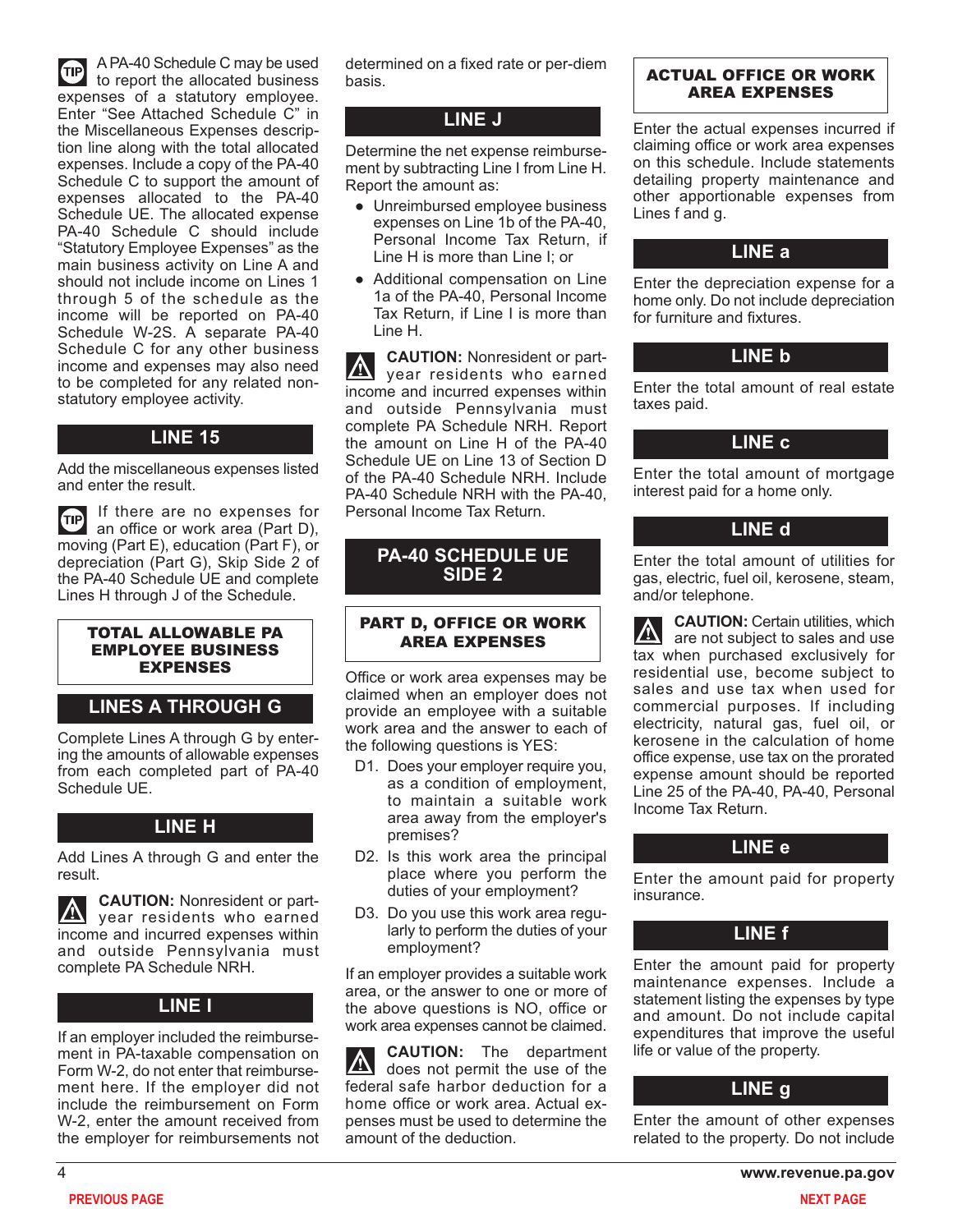personal living expenses. Include a statement listing the expenses by type and amount.

### **LINE h**

If a renter, enter the amount of rent paid for the dwelling.

#### **LINE i**

Add Lines a through h and enter the result.

### **LINE j**

Calculate the percentage of the property used for business by dividing the square footage of the property used for a work area by the total square footage of the entire property or dwelling. Enter the amount as a percentage and carry the amount to two decimal places.

### **LINE k**

Calculate the apportioned expenses. Multiply the amount on Line i by the percentage on Line k and enter the result.

#### **LINE l**

Enter the total amount paid for office supplies used exclusively for business purposes. Include a statement listing the expenses by type and amount.

# **LINE 16**

Add Lines k and l and enter the result here and on Line D on Side 1 of this PA-40 Schedule UE.

# PART E, MOVING EXPENSES

Moving expenses incurred to retain employment may be deducted. Moving expenses may also be deducted if the expenses are related to reporting to a new location after obtaining employment. However, the Distance Test described below must be met.

Allowable expenses incurred in moving yourself, your immediate family, household goods, and personal belongings, including the cost of transportation to the new home, using actual out-ofpocket costs or the federal mileage allowance may be deducted. Expenses for storing household goods, for meals

and lodging on the way, including such costs on the day of arrival, and parking fees and tolls may be deducted.

The following expenses may not be deducted:

- selling or purchasing a house;
- breaking a lease;
- house hunting;
- temporary lodging prior to or after moving to the new location;
- seeking new employment;
- moving for your own convenience;
- relocating to a new job or workplace less than 35 miles farther than the old commute to work; or
- moving anywhere other than within or into Pennsylvania.

#### **Distance Test**

The new workplace must be at least 35 miles farther from the old residence than the old workplace was. To determine if this test is met, complete Lines E1, E2, and E3.

# **LINE E1**

Enter the number of miles from the old home to the new workplace by the shortest route.

### **LINE E2**

Enter the number of miles from the old home to the old workplace by the shortest route.

# **LINE E3**

Subtract Line E2 from Line E1. If less than 35 miles, moving expenses may not be deducted. Do not complete Lines 17, 18 and 19.

**EXAMPLE:** If the old workplace was three miles from the old residence, the new workplace must be at least 38 miles from the old residence. Measure the distance using the shortest of the most commonly traveled routes.

**IMPORTANT:** Persons in the military do not have to meet the distance test if the move is a permanent change of duty station. If a military family with dependents are moving to the new duty station from different locations, all the allowable expenses for each family member and dependent may be claimed.

# **LINE 17**

Enter the amount of actual allowable transportation expenses paid directly by the taxpayer for moving the household goods and personal effects as well as an in-transit storage fees.

### **LINE 18**

Enter the amount out-of-pocket costs paid for qualifying expenses for travel, meals and lodging along the way, parking fees and tolls during the move.

# **LINE 19**

Add Lines 17 and 18 and enter the result here and on Line E on Side 1 of this PA-40 Schedule UE.

### PART F, EDUCATION EXPENSES

The federal and PA rules for educational expenses are similar, but not exactly the same. For PA purposes, costs for education expenses that are paid or incurred are allowable only if:

- The education is specifically required by law or by the employer to retain an established employment status or rate of compensation; and
- The education is not part of a program that would qualify an employee for a new occupation, trade, or business, even if the employee does not intend to enter that new occupation, trade, or business.

Unlike federal rules, education expenses incurred to maintain or improve skills may not be deducted.

**EXAMPLE:** Anthony is a licensed professional in a position that, by law, requires a specific number of continuing education credits every other year. If Anthony fails to obtain these credits, he will lose his license. Anthony also takes courses in using a computer to improve his job performance. Anthony may claim the cost of his continuing education courses. He may not claim the computer courses.

# **LINE F1**

An answer must be provided for question F1 for all education expenses